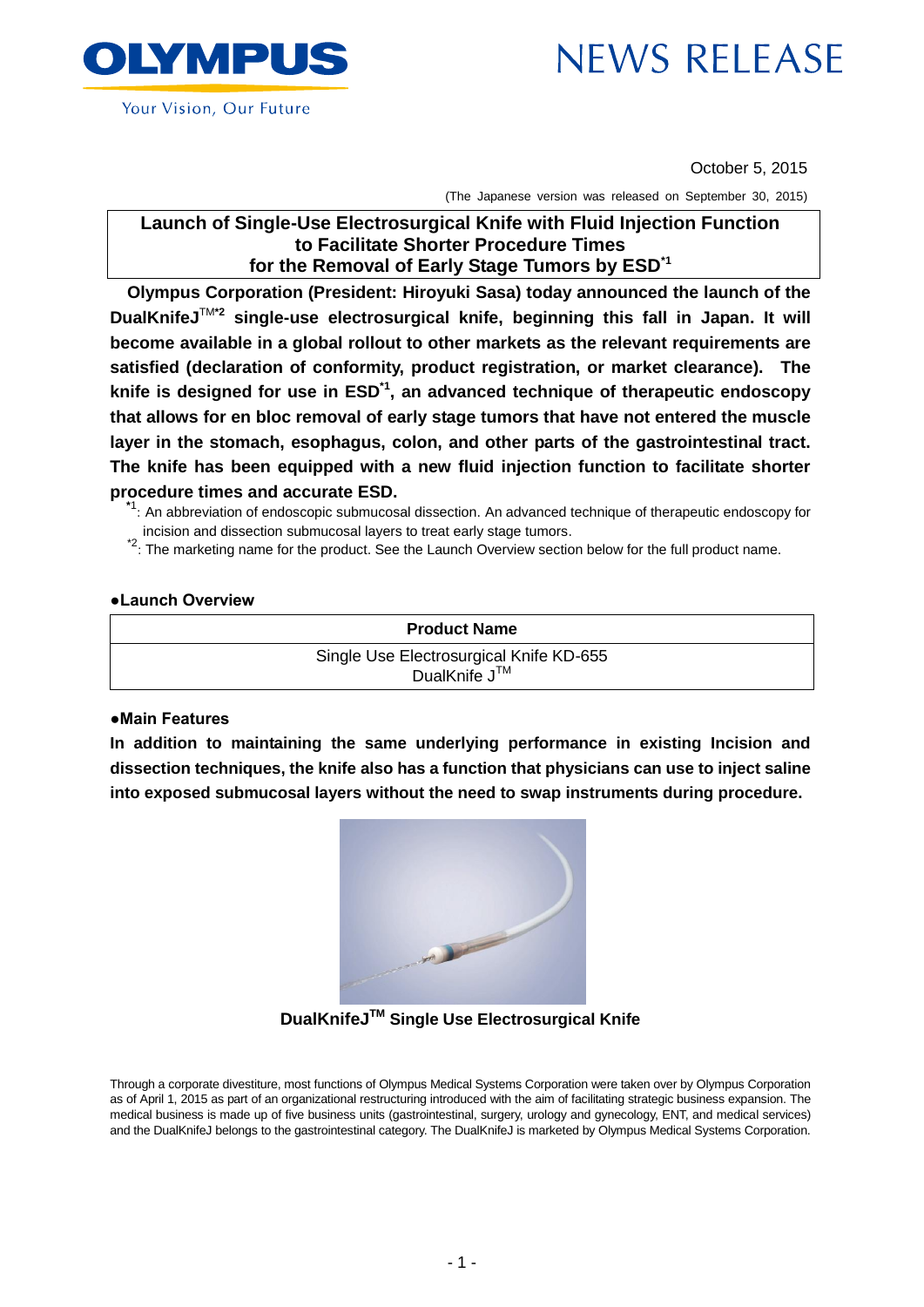### **●Launch Background**

The development of various different therapy devices for use with endoscopes has led both to improved diagnostic techniques and to dramatic advances in and wider adoption of endoscopic procedures. In Japan, there has been a growing medical demand since around 2000 for ways of using endoscopes and therapy devices to deal with early stage tumors exceeding 2 cm in size that previously would have required open surgery, with ESD being used in a wider range of cases to perform en-block resection of these early stage tumors.

In response to this demand, Olympus launched the ITknife<sup>TM</sup> in 2002 as the world's first therapy device designed specifically for ESD. Subsequently, with ESD having become a common technique for the treatment of early stage stomach cancer, it was listed under Japan's insurance points system for medical procedure fee reimbursement as "submucosal dissection of early stage malignant tumors" (stomach ESD), with subsequent expansion to include the esophagus and colon. "Submucosal dissection of early stage malignant tumors" (esophagus ESD) received advanced medical designation in April 2008, followed by colon ESD in 2009, and in April 2012 "submucosal dissection of early stage malignant tumors in the colon" was listed under the insurance points system for medical procedure fees, enabling ESD to be used for most forms of lesions treated by endoscope.

DualKnife<sup>™</sup> launched in 2008 was designed as a single device that helps physicians perform both Incision and dissection. A problem with its use, however, is the extra time and effort that results if fluid injected into submucosal layers leaks out during procedure, making it necessary to detach the knife from the endoscope and replace it with a device for injecting fluid. Olympus developed this new knife to overcome this problem.

#### **●Details of Main Features**

# **In addition to maintaining the same underlying performance in existing incision and dissection techniques, the knife also has a function that physicians can use to inject saline into exposed submucosal layers without the need to swap instruments during procedure.**

ESD injects saline or other fluid into the submucosal layer below cancerous tissue to raise it up so that it can be incised and dissected by the knife. Sometimes, however, fluid injected at the start of the procedure can leak out over time. The new knife includes a fluid injection function that physicians can use to inject fluid into the submucosal layer as often as needed without having to swap the device each time. This helps shorten procedure times and enable more accurate ESD by making it easy to recognize the tissue to be removed and facilitating Incision and dissection. Olympus is considering this injection function for future product launches as well.